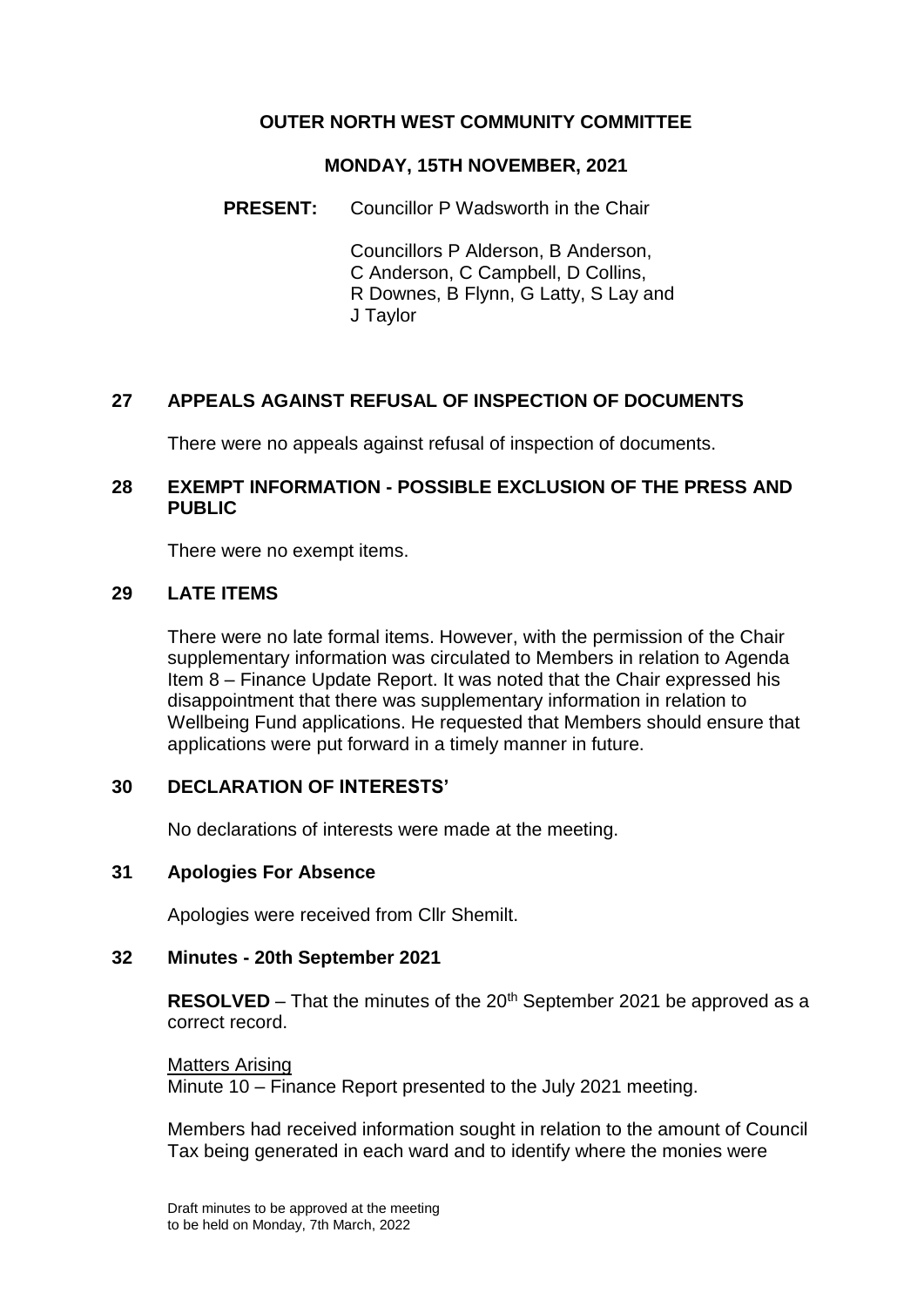being generated. However, Members now wished to know specific elements of the breakdown including, fire, police, parish, highways and education.

# **33 Open Forum**

On this occasion there were no members of the public at the meeting.

# **34 Outer North West Community Committee - Finance Update Report**

The report of the Head of Locality Partnerships provided the Community Committee with an update on the budget position for the Wellbeing Fund, Youth Activity Fund, Capital Budget, as well as the Community Infrastructure Levy Budget for 2021/22.

Members were informed of the following points:

- The remaining balance of the Wellbeing Budget is currently £110,309.41. A full breakdown of the projects was listed at Table 1.
- Members were requested to consider the following projects:
	- o **Increase to Community Engagement Budget** £250 was requested by Leeds City Council, Communities Team, it was noted that the money was used to cover meeting rooms. Members requested that teas and coffees be provided. £250 approved from Wellbeing fund to Communities Team
	- o **Upgrade to the facilities requested by Arthington Village Hall** – Amount requested was £7,000. Members noted that this had been delayed for 4 months. In considering this application Cllr B Anderson put forward a proposal to fund £6,000 with the aim that the HAP could potentially be able to support the project with the other £1,000. Following this, the Chair then put the amended proposal for the provision of £6,000 Wellbeing funding to the vote and this was carried. As such, it was resolved that £6,000 be allocated to Arthington Village Hall. It was requested that it be noted Cllr Flynn voted that the application should receive the full amount requested, as it was his view that £6,000 was not enough to support the project. It was noted that the Chair put the vote to all Members of the Community Committee. However only the Adel and Wharfedale Members took part in the vote with the other Members abstaining.
	- o **Horsforth TRO** Leeds City Council, Highways and Transportation requested £5,000. The amount of £5,000 was approved from the Wellbeing fund.
	- o **Improved footway provision**  Leeds City Council, Highways and Transportation requested £6,000. £6,000 was approved from the Wellbeing fund
	- o **Newlaithes Playground**  Leeds City Council, Parks and Countryside requested £6,484.66. This was not approved
	- o **Otley and Yeadon CCTV**  Leeds City Council, Leedswatch requested £8,000. This was deferred for further information. It was noted that a meeting was to be arranged with the Otley and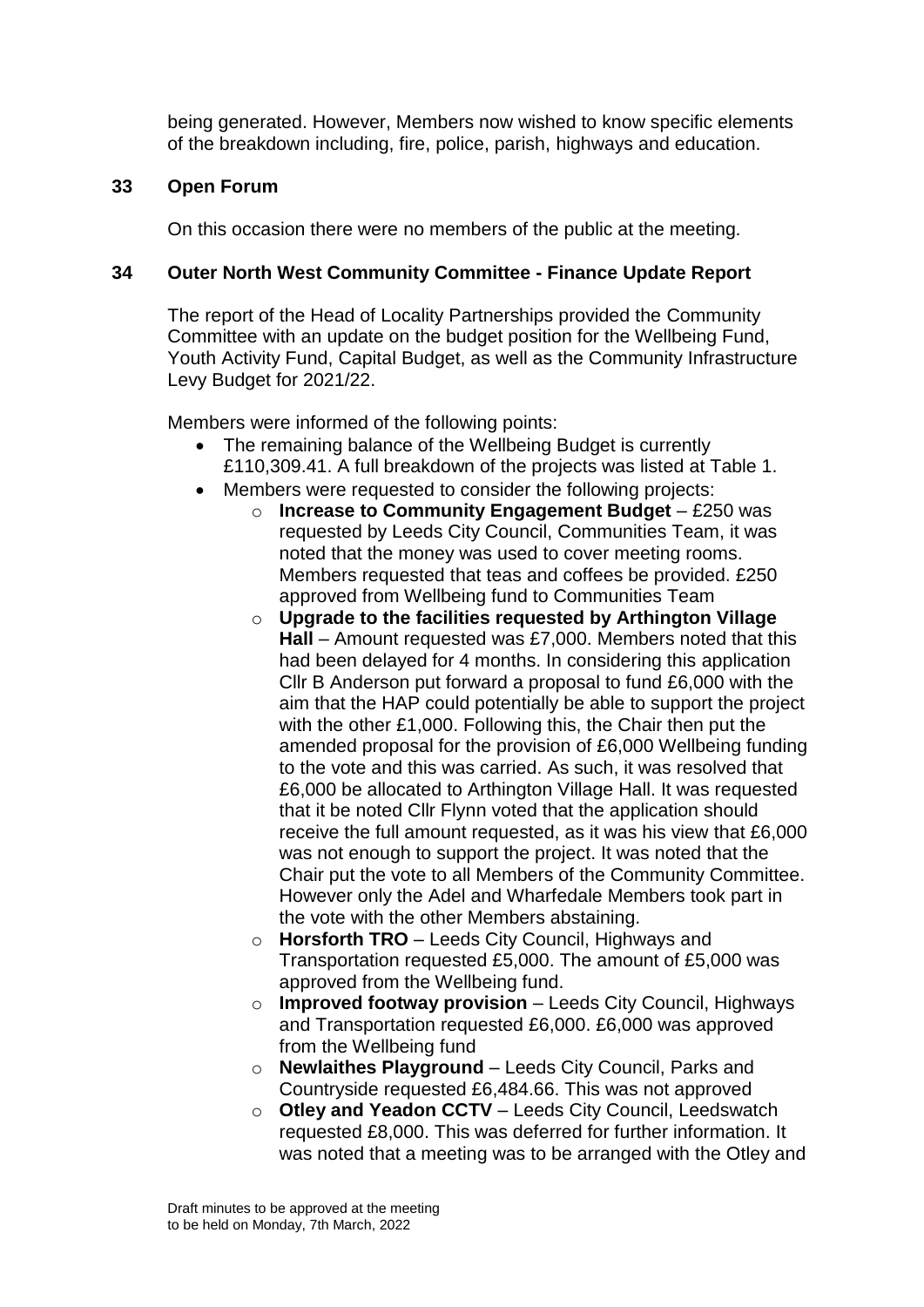Yeadon Ward Members and Leedswatch to discuss the 8 cameras.

- o **Horsforth CCTV**  Leeds City Council, Leedswatch requested £2,000. This was deferred for further information. It was noted that a meeting was to be arranged with Horsforth Ward Members and Leedswatch to discuss the 2 cameras.
- o **Yeadon Christmas Lights**  The New Yeadon Christmas Lights Committee requested £2,000. Members approved £2,000 from Wellbeing fund.
- o **Provision of new equipment at parish playground**  Pool-in-Wharfedale requested £6,000. Members approved £6,000 from Wellbeing fund.
- o **Do not park on the grass verge signs**  City Signs, Leeds City Council requested £620. £620 was approved from Wellbeing fund.
- o **Adel and Wharfedale SID's**  Leeds City Council, Highways and Transportation requested £17,500. In considering this application, Cllr Flynn advised the Committee that he had not had sufficient time to consider the detail of this application as he had not received the details until the Thursday prior to the meeting and as such, proposed that it be deferred. Following this the Chair put the proposal to defer the matter to the vote, but this was not carried. Subsequently, the Chair put the substantive proposal for the provision of £17,500 Wellbeing funding to the vote and this was carried. As such, it was resolved that £17,500 be allocated to Leeds City Council, Highways and Transportation service. It was noted that the Chair put the vote to all the Members of the Community Committee. However only the Adel and Wharfedale Members took part on the vote with other Members abstaining.
- Members were advised that since the last meeting on 20<sup>th</sup> September 2021 the following projects had been considered and approved by DDN:
	- o Horsforth Junior Park Run £3,500 (YAF Budget)
	- o Unity Day £850 (YAF Budget)
	- o West Leeds Activity Centre £6,800 (YAF Budget)
	- o Guiseley and Rawdon Christmas Lights 2021 £2,863 (Wellbeing Budget)
	- o Guiseley and Rawdon Christmas Trees £1,357.34 (Wellbeing Budget)
- The remaining balance for the Youth Activity Fund (YAF) is currently £33,421.19. Table 2 within the report provided a breakdown of projects funded.
- Small Grants and Skips Budget currently has a remaining balance of £4,157.35. Allocations were broken down by ward and summarised in Table 3 of the submitted report.
- As a result of new injections, the Capital Budget currently has £51,373 available to spend. This information was shown by ward in Table 4.
- The Community Infrastructure Levy (CIL) Budget currently has £155,074.13 available to spend this was detailed by ward in Table 5.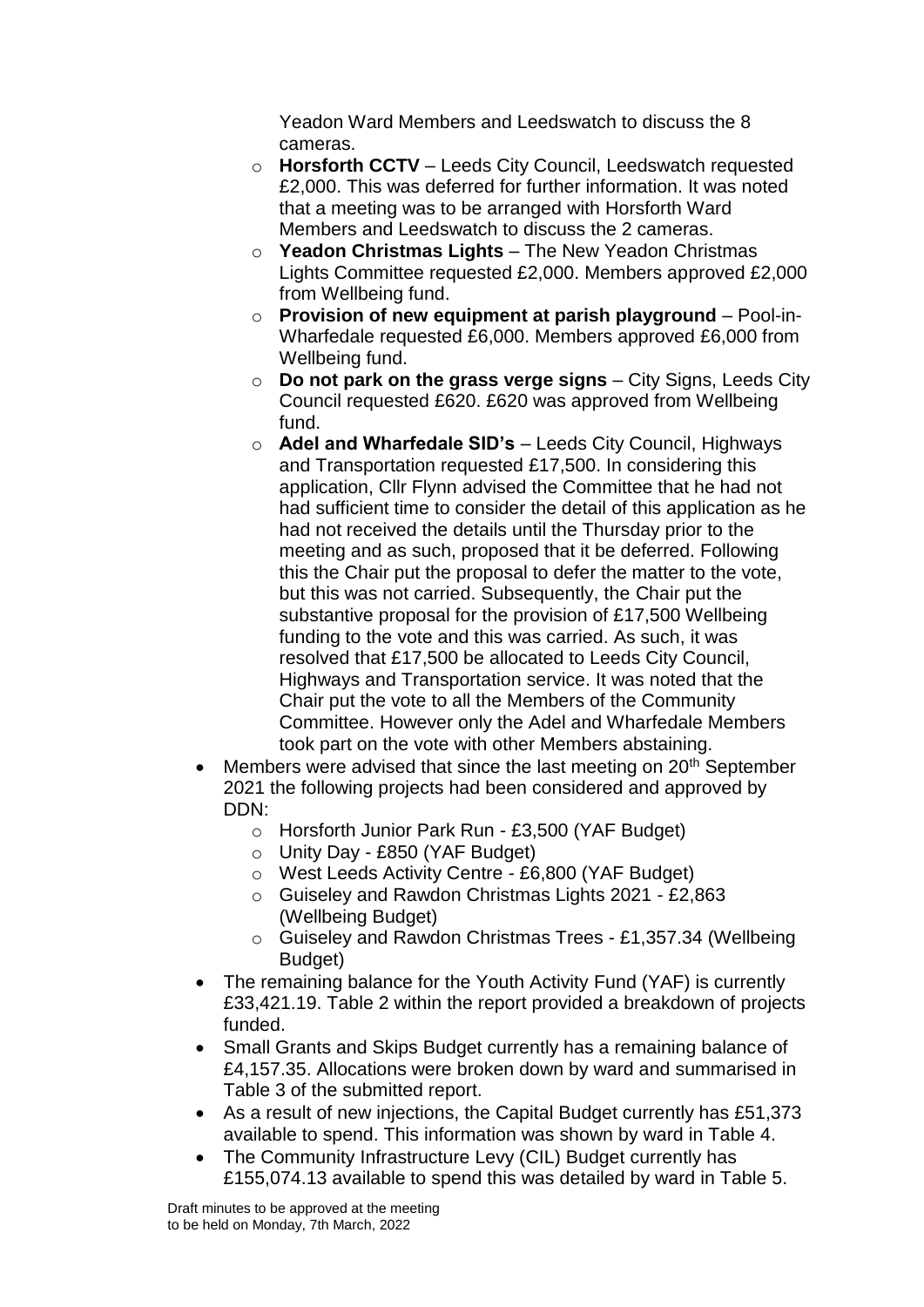Members discussed the CIL Budget at length. They raised concerns about how and when information in relation to CIL money was provided to the Community Committee and how it was distributed and spent within the Parish and Town Councils. They wished to have information brought to the Committee so that they were aware of projects funded through CIL by the Parish and Town Councils, so as to avoid duplication and enable them to promote the projects. Members were advised that the funding criteria was broad but that it should help fund activity which helps infrastructure. It was noted that there is an Annual Report produced and shared with the Community Committees. The report was shared in November 2020. It was noted that Localities Officers would check with Planning Colleagues to see if the report could be brought to Community Committees on a more regular basis.

## **RESOLVED** –

- a) Details of the Wellbeing Budget position be noted
- b) That the Wellbeing proposals submitted to the Committee for consideration and determination be approved, or otherwise, as detailed above.
- c) Details of the projects approved via Delegated Decision be noted
- d) Monitoring information of its funded projects be noted
- e) Details of the Youth Activities Fund (YAF) position be noted
- f) Details of the Small Grants and Skips Budget be noted
- g) Details of the Capital Budget be noted
- h) Details of the Community Infrastructure Levy Budget be noted

*Cllr Flynn left the meeting at 14:35 at the end of this item.*

### **35 Climate Emergency Update 2021**

The report of the Chief Officer for Sustainable Energy and Air Quality provided an update for the Outer North West on the climate emergency strategy and progress, with a focus on the local Outer North West area.

Members were provided with the following information:

- £25m has been secured for de-carbonisation of the corporate estate and schools and included solar panels and LED lighting. It was noted that this had to be taken without any consultation due to limited timescales for the bidding process.
- Aireborough Leisure Centre has been fitted with Solar Panels and an Air Source Heat Pump. It was noted that this would assist in reducing carbonisation. There would be no increase in heating bills these would remain the same.
- Many sites across Leeds need heating upgrades and the Council were looking to use solar panels and air source heat pumps. Members were advised that savings would be made by not using Capital Money and the team were looking to secure funding from Government through a bidding process.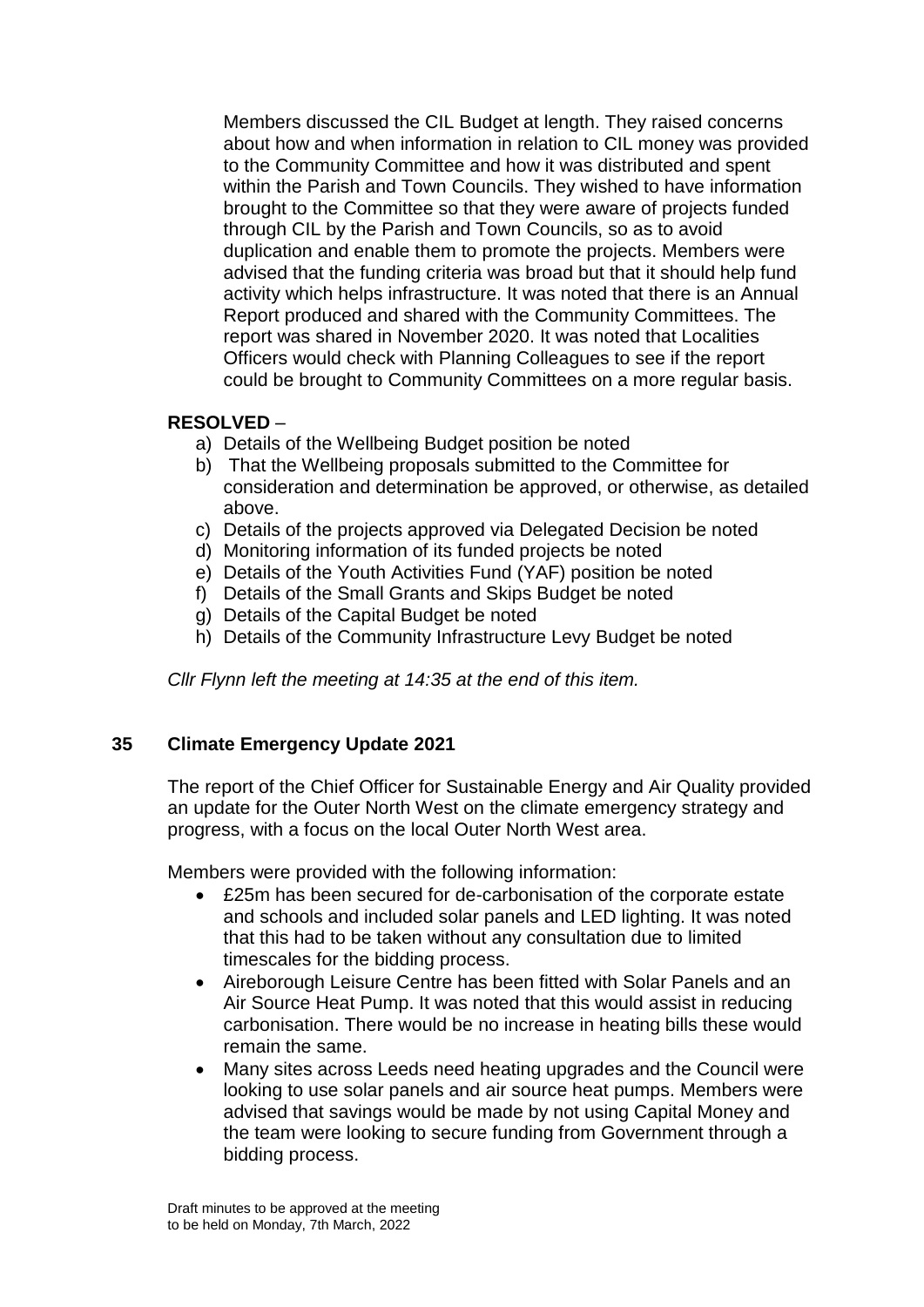- It was noted that using air source heat pumps provided comfortable heat conditions. Members were informed that many other countries have been using this type of heating for 25 years and air source heat pumps are now much cheaper to produce and supply. Grant funding for fitting air source heat pumps is available from Government. It was also noted that work was on going for re-skilling heating engineers.
- The team would be happy to take Members to a local site to look at the technology and give a briefing of how the system works. Training and briefing sessions were available. It is important to inform residents what the Council is doing in relation to air source heat pumps and solar panels across the city. It was noted that upgrades were not being paid for from Council Tax.
- Members had sympathy with officers trying to secure bids and understood that there was sometimes no consultation due to short timescales. Members were advised of the processes that officers deal with including criteria for the bidding process. However, it was not possible to foresee if the criteria would change and officers need to be prepared for short bidding timescales.
- In relation to upgrades of community facilities such as community halls and theatres, Members were advised that they would receive match funding. It was noted that upgrades had been possible for such as Aireborough Leisure Centre, Spring Gardens and Suffolk Court as the heating had required replacing.
- Members were advised that air source heat pumps required cheap electricity which could be supplied by solar panels or similar.
- Planning officers are looking to address issues of energy efficient systems when developers submit plans for new developments.
- Air source heat pumps can work to -11degress Celsius and constantly renews itself.
- Grant funding is available for homes where owner's salaries are under £30,000 to be fitted with free solar panels. It was noted that the team would do the assessments.
- It was noted that 8 electric vehicle points had been installed in the local Outer North West area. It was noted that the Council does not support on street vehicle charging and that most of the new charging points are available in district centres. The Council is wanting to promote cycling and walking as an alternative to using cars.
- An electric bike trial scheme was available until March so that cyclists could try electric bikes before making a decision to buy. The team have around 22 electric bikes which can be loaned out from the city centre for use across Leeds. The loan period is one month. It was noted that people who borrow the bikes are asked to get their own insurance whilst loaning the bikes.
- The team produce a city newsletter and an invite was given to Members to request a copy.
- Leeds DEC are providing free educational material to raise awareness of climate change to be used in schools which link into the school curriculum.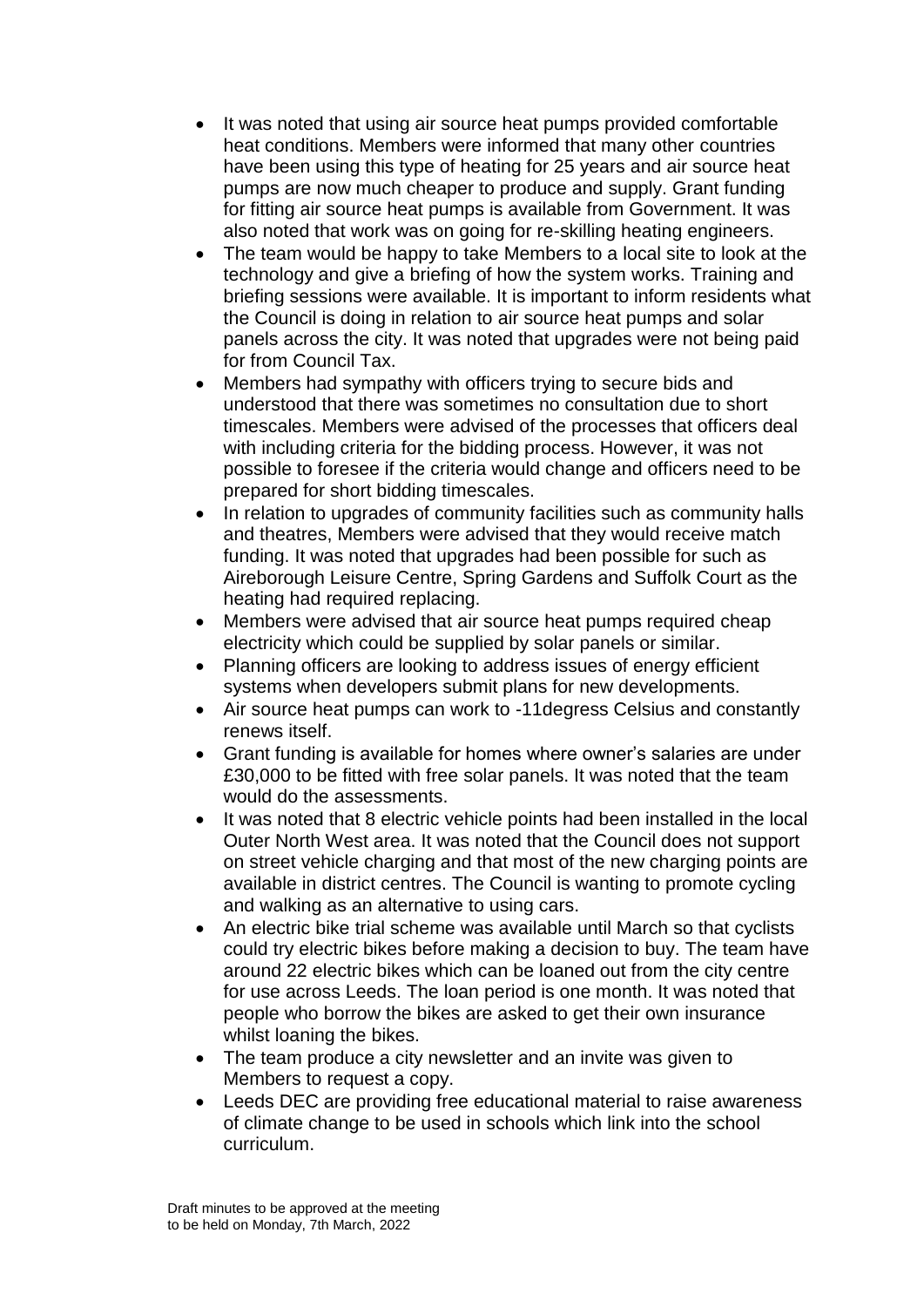- A climate action training pilot was currently being undertaken in Seacroft. This links schools, third sector organisations to see what can be done in local areas to address climate change.
- The White Rose Strategy is looking to double the tree count across Leeds. This is a national scheme looking to link up with private landowners who might be able to provide land on which trees can be planted. The Council is looking to plant more trees on land it owns such as parks.

Cllr Latty requested that the team provide a briefing session to the Local Forum.

The Chair suggested that the team develop a workshop for the Members of Outer North West Community Committee and local groups.

The officer was thanked for attending the meeting and the update.

**RESOLVED** – To note the content of the report.

## **36 Parking Services Update Report 2021**

The Service Manager Environmental Services provided a verbal update to the Outer North West Community Committee in relation to parking enforcement in the area.

Members were provided with the following information:

- It was acknowledged that the service during lockdown had not been able to provide the usual level of service this was due to staffing resources through covid. Members were advised that resources were now increasing, and services were now improving.
- Parking enforcement is organised on a beat system with a defined area for the Civil Enforcement Officer to cover in each district such as short stay car parks. However, they can be called upon to look at other areas where issues have been highlighted such as schools. It was noted that since Covid there has been an increase in parking issues outside schools. Difficulties in enforcing parking restrictions were provided to the Committee.
- Where issues are highlighted outside business premises plain clothes officers can be used to try and catch the offenders. However, these officers are unable to issue tickets as they need to be issued by an officer in uniform.
- Members discussed specific issues within their own wards and were provided with clarification on what Civil Enforcement Officers can do and what the Police can do. It was suggested that more clarification was required so that residents were aware of the differences in what enforcement each service can provide. Members suggested that the legislation in relation to obstruction should be brought to Scrutiny as part of an inquiry into road safety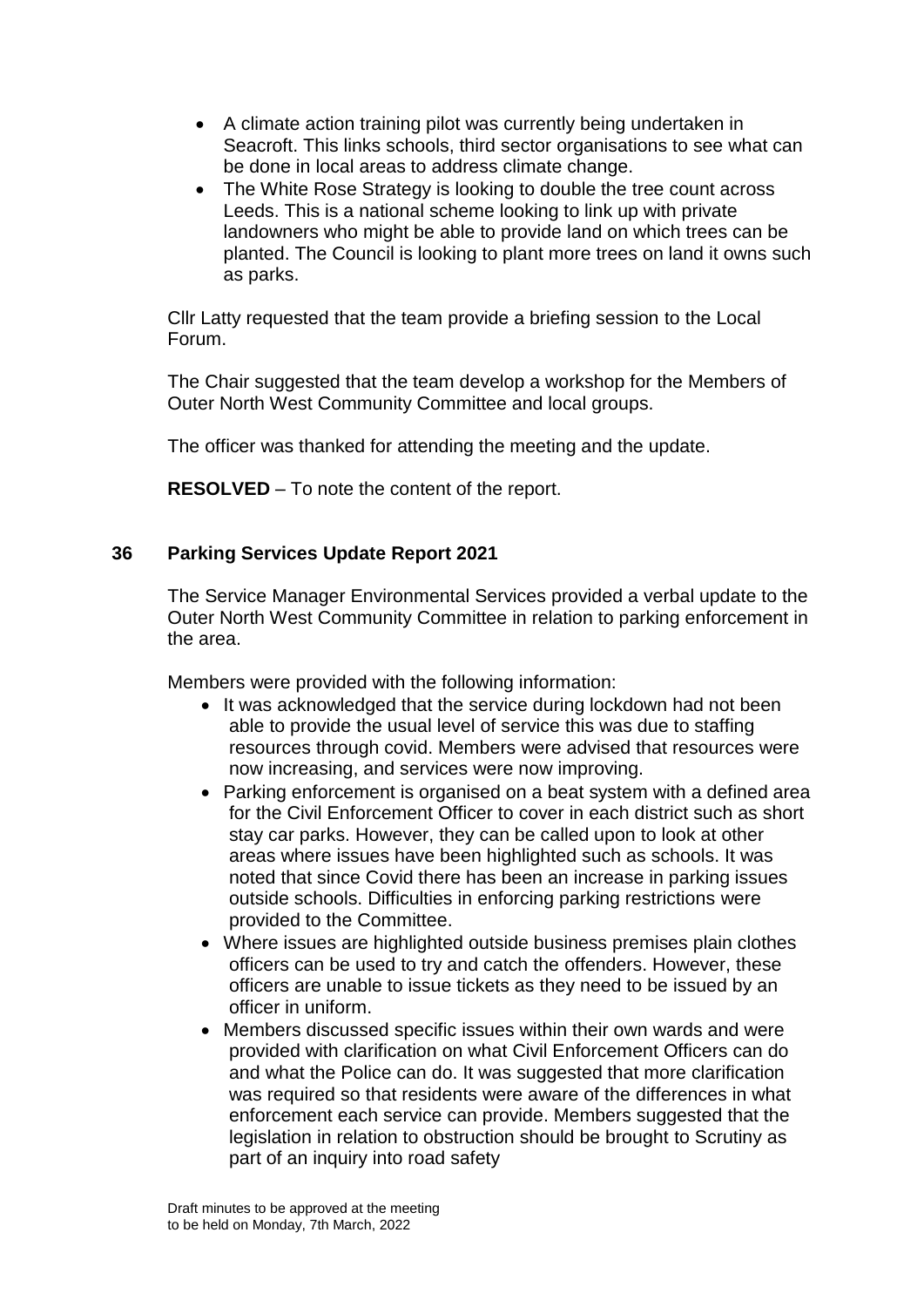- It was noted that the city centre is given priority and with reduced staff this has meant that local areas have not had the service that they have been used to. With more staff coming back to work it was the view that issues in the local area would be addressed.
- Members were advised that additional Civil Enforcement Officer time could be provided but it would require funding. Operating hours could be changed to address specific issues.
- It was advised that the only red route was round the airport as it currently has dispensation for terrorist attacks.

The officer was thanked for his attendance and update.

**RESOLVED** – To note the content of the report and the verbal update.

*Cllr B Anderson briefing vacated the meeting at 15:55 until 16:05 during this item.*

*Cllrs Collins and Downes left the meeting at 16:10 at the end of this item.*

### **37 Outer North West Community Committee Update Report**

The report of the Head of Locality Partnerships provided an update of the work the Communities Team has been engaged in, based on the priorities identified by the Community Committee.

The Committee were informed of the following points:

#### **Children and Families**

The Children and Families Sub- Group had held 2 meetings to discuss SENSAP.

Cllr Flynn as Children's Services Champion had received an email from the Executive Member for Communities to advise that Youth Summits should be delayed or postponed. This was as a caution in respect of different schools coming together in relation to the spread of Covid. It was also noted that some resources had been lost from Voice Influence Team who in the past have supported the Youth Summits.

Members were assured that the Youth Summits would continue. However, they may have to be delayed until next financial year. Members were disappointed that the Youth Summits were not to go ahead at this time but understood the reasons. All Members agreed that Youth Summits should be continued in the future.

### **Environment and Community Safety**

Meetings have been set up with the local Police Inspector to answer some questions in relation to the area.

Parks remains a watching brief as does climate change. The sub-group were also looking at tree planting in the area and maintenance of the trees.